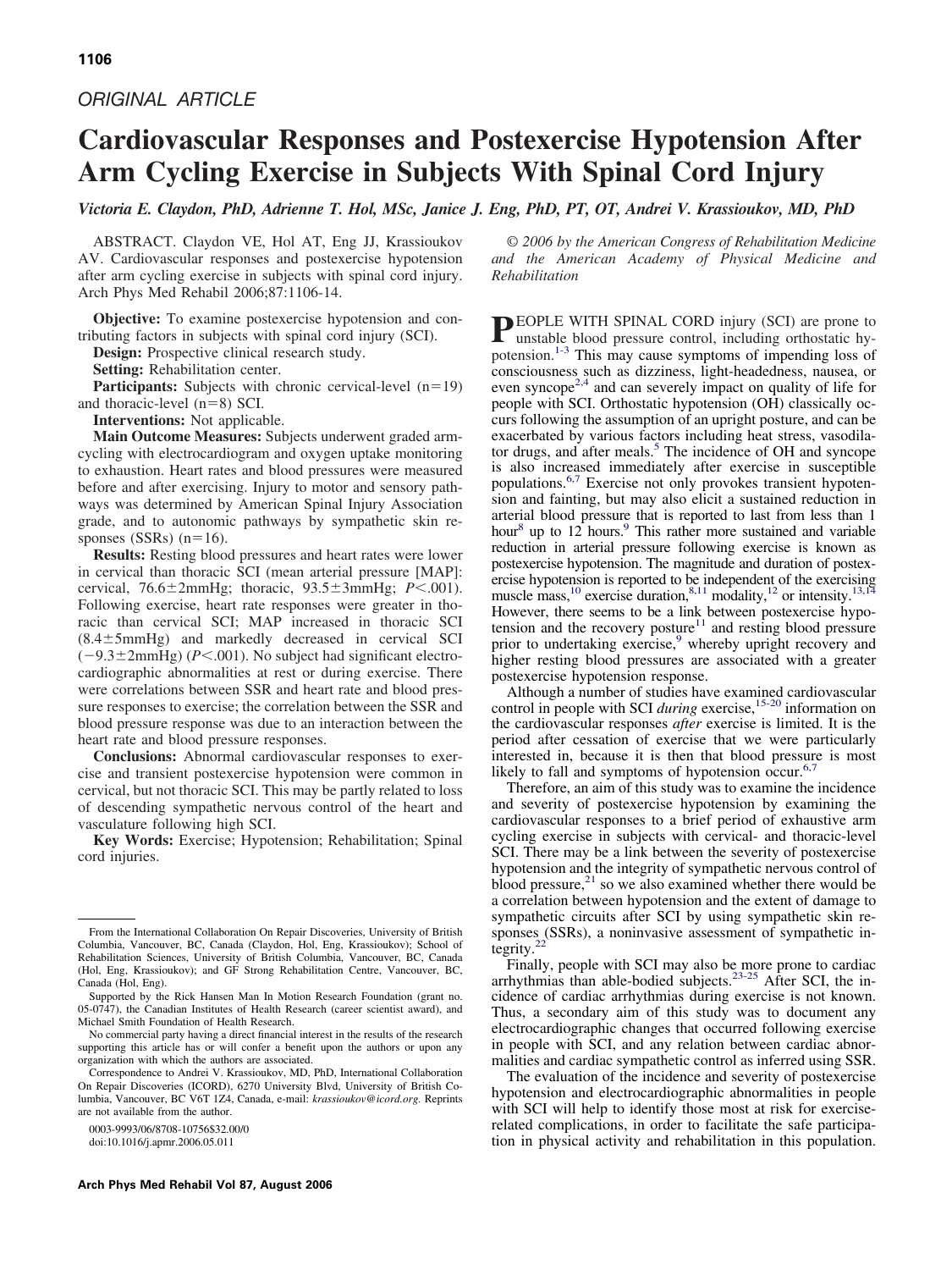This is of particular importance given that people with SCI are known to be at greater risk of cardiovascular mortality than able-bodied persons.<sup>26,27</sup>

# **METHODS**

### **Participants**

The study was approved by the Vancouver General Hospital and University of British Columbia Research Ethics Committees, and was performed in association with the Declaration of Helsinki (2004) of the World Medical Association. All subjects had chronic traumatic SCI  $(\geq 1$ y duration), were apparently healthy, taking no cardiovascular medication, and none had known cardiovascular disease. All subjects gave written informed consent, and all were able to manually cycle an arm ergometer.

### **Neurologic Assessment**

We used the American Spinal Injury Association/International Medical Society of Paraplegia (ASIA) Impairment Scale for neurologic classification of the level and severity of SCI through the assessment of motor and sensory impairment.<sup>28</sup> ASIA grades A (motor and sensory complete) and B (motor complete) represent severe SCI. ASIA grades C (motor incomplete, although nonfunctional) and D (motor incomplete, functional) characterize moderate SCI, and ASIA grade E describes normal motor and sensory function.

# **Arm Cycling Exercise**

Subjects performed a graded arm-cycle ergometer task to peak oxygen consumption (Vo<sub>2</sub>peak) on an electronically braked arm ergometer.<sup>a</sup> Throughout testing we continuously monitored the 12-lead electrocardiograph  $(Quark C12)^b$  and breath-to-breath  $Vo_2$  and carbon dioxide production using a portable gas analyzer system (Cosmed  $\dot{K}4b^2$ ).<sup>b</sup> The "limb leads" of the electrocardiograph were placed on the torso to minimize the effects of arm cycling on the signal-to-noise ratio. Brachial blood pressure was determined by sphygmomanometry after a 10-minute rest period, immediately following the completion of the test, and every minute during a 5-minute recovery period. Blood lactate was determined at rest and peak exercise.

After 10 minutes of seated rest, at the end of which baseline readings were taken, subjects began to arm cycle against no resistance at a comfortable cadence (generally  $50-70$ rpm). After a 1-minute warm-up, work load was increased by 5 or 10W/min for subjects with paraplegia or tetraplegia respectively, until the subject was no longer able to maintain a cycling rate of 30rpm. Peak  $Vo<sub>2</sub>$  was considered to have been reached if at least 2 of 3 criteria for maximal effort were fulfilled: (1) a respiratory exchange ratio of 1.0 or higher; (2) a plateau in  $Vo<sub>2</sub>$  with increased exercise intensity; or (3) volitional fatigue (ie, decline in cycling rate  $\leq 30$ rpm). For safety reasons the test would be terminated early if indicated according to the American College of Cardiology and American Heart Association practice guidelines.<sup>29</sup>

#### **Sympathetic Skin Responses**

We recorded SSRs in 16 subjects (10 cervical, 6 thoracic); 11 subjects declined to participate in this test. SSRs were recorded bilaterally and simultaneously from both hands and feet using self-adhesive electrodes. Each stimulus consisted of a single electric pulse of 0.2ms duration and an intensity of 8 to 10mA. In all subjects, a standard stimulation protocol was applied, whereby subjects were stimulated at the left median nerve at the wrist and the left posterior tibial nerve at the ankle. A total of 10 stimuli were applied at each location, with

variable time delays in order to eliminate habituation. Data were recorded continuously using an analog-to-digital converter (Powerlab/16SP Model ML795) $\textdegree$  interfaced with a computer. Data were stored for subsequent offline analysis using pluer. Data were stored for example the store of  $5.0.2$ ).<sup>c</sup> Responses specialized software (Powerlab version 5.0.2).<sup>c</sup> Responses were qualified by the number of reproducible SSR elicited.<sup>2</sup> Thus, the maximum response at each site would score 10, whereby all 10 stimuli elicited an SSR.

#### **Statistical Analysis**

We performed all statistical analyses using GraphPad software<sup>d</sup> for Windows. Data are expressed as mean  $\pm$  standard error of the mean (SEM). Values were tested for normality using the Kolmogorov and Smirnov assumptions. Comparisons between the 2 groups were performed using unpaired Student *t* tests. Within-group comparisons were performed using repeated-measures analysis of variance with the Dunnett or Tukey post hoc test. Sex differences between groups were evaluated using the Fisher exact test. Correlations between variables were performed using the Pearson or Spearman correlation coefficient, as appropriate. Statistical significance was assumed at the level of *P* less than .05.

# **RESULTS**

#### **Participant Characteristics**

There were no significant differences in age or sex distribution between the groups. Subjects with cervical injury were taller  $(P<.05)$  than those with thoracic SCI, although the body mass index (BMI) for the 2 groups was similar (table 1). Subjects with cervical SCI had been injured for longer than those with thoracic SCI  $(P<.05)$ .

All subjects exercised until their Vo<sub>2</sub>peak was reached, and in no case was the test discontinued due to adverse cardiovascular symptoms or signs. Compared with subjects with cervical SCI, in subjects with thoracic SCI the  $Vo<sub>2</sub>$  peak was greater  $(25.2 \pm 2.6 \text{mL} \cdot \text{kg}^{-1} \cdot \text{min}^{-1} \text{ vs } 14.9 \pm 1.1 \text{mL} \cdot \text{kg}^{-1} \cdot \text{m}^{-1})$  $\min^{-1}$ ; *P*<.001) and the resting blood lactate was greater  $(2.55 \pm 0.40$ mmol/L vs  $1.45 \pm 0.16$ mmol/L;  $P < .001$ ). Both groups showed the expected increase in lactate after exercising  $(P<.001)$ ; this increase was greater in the subjects with thoracic than the subjects with cervical SCI (8.71 $\pm$ 0.48mmol/L vs  $4.94 \pm 0.37$ mmol/L;  $P < .001$ ).

#### **Cardiovascular Responses**

Resting seated systolic (SAP) and diastolic (DAP) arterial pressures were significantly greater in subjects with thoracic than cervical SCI (SAP:  $115.3 \pm 3.9$ mmHg and  $96.2 \pm 2.4$ mmHg,

|  |  | Table 1: Subject Characteristics of the 2 Groups Studied |  |  |  |
|--|--|----------------------------------------------------------|--|--|--|
|--|--|----------------------------------------------------------|--|--|--|

| <b>SCI Subjects</b>  | Cervical        | Thoracic         |
|----------------------|-----------------|------------------|
| N                    | 19              | 8                |
| Age $(y)$            | $39.2 \pm 2.0$  | $32.0 \pm 2.0$   |
| Male:female          | 18:1            | 5:3              |
| Height (m)           | $1.80 \pm 0.02$ | $1.71 \pm 0.04*$ |
| Weight (kg)          | $77.9 \pm 2.7$  | $69.0 \pm 4.9$   |
| BMI ( $kg/m2$ )      | $24.2 \pm 0.9$  | $23.5 \pm 1.2$   |
| Duration of $SCI(y)$ | $15.5 \pm 2.2$  | $6.0 + 1.4*$     |
|                      |                 |                  |

NOTE. Values are mean  $\pm$  SEM or as otherwise indicated. There were no significant differences in age, sex, weight, or BMI between groups. Subjects with cervical SCI were taller and had been injured longer than those with thoracic SCI. \**P*.05.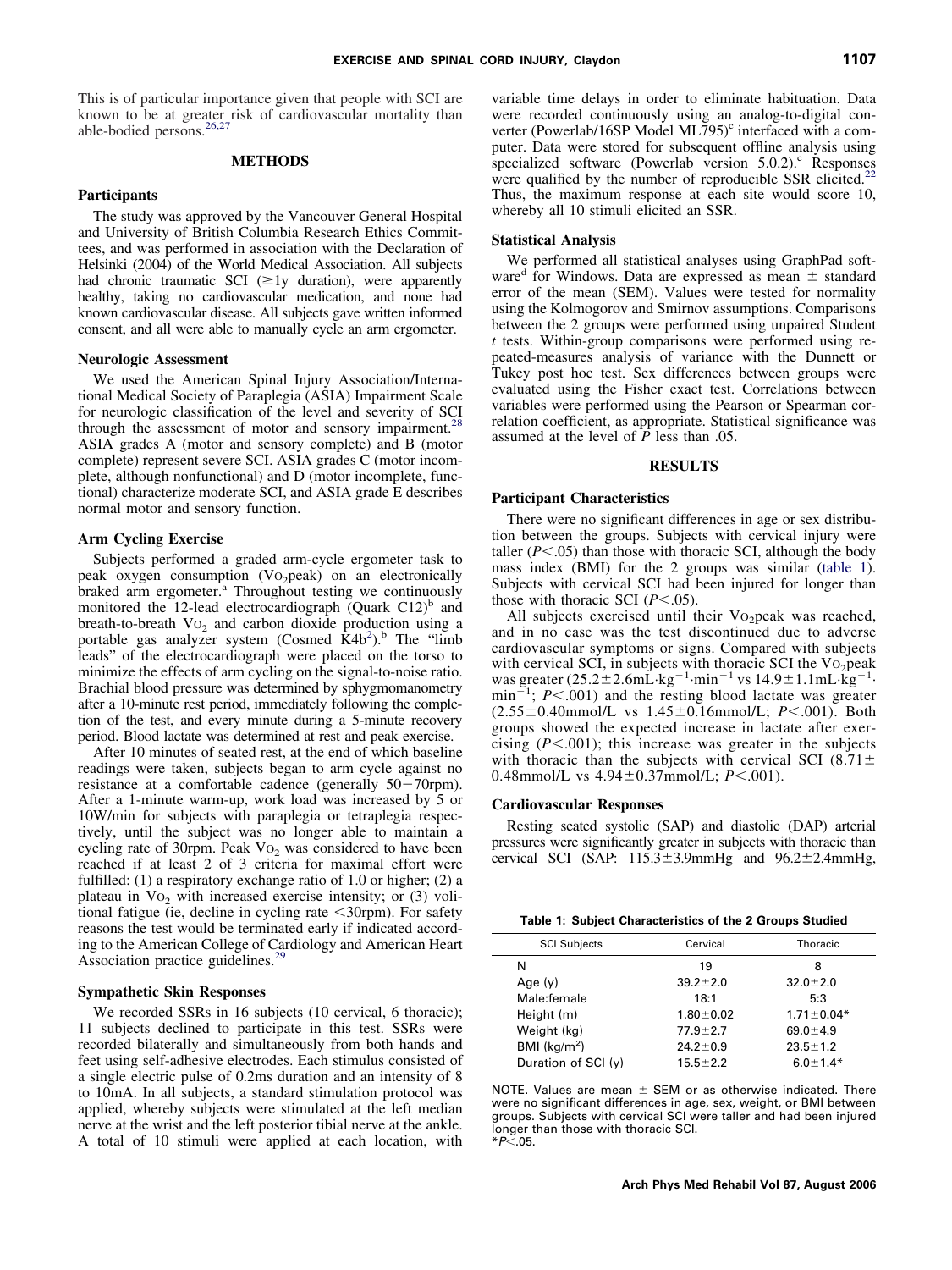

**Fig 1. (A) SAP and (B) DAP responses to exercise. Resting seated SAP and DAP were significantly higher in subjects with thoracic than those with cervical SCI. After exercise, SAP was increased in the subjects with thoracic SCI, but was decreased in those with cervical SCI. After exercise, DAP was unchanged in subjects with thoracic-level SCI, but was decreased in those with cervical SCI. During the recovery from exercise, blood pressures began to return to the resting levels in both groups, but were consistently elevated in subjects with thoracic compared with cervical SCI. \****P***<.05; †** *P***<.01; ‡** *P***<.001 cervical versus thoracic; §** *P***<.05;** *P***<.01; ¶** *P***<.001 within-group comparison against the resting condition. Note the change in scale in the lower panel.**

*P*<.001; DAP: 71.8±3.1mmHg and 61.5±2.0mmHg, *P*<.01) (fig 1). After exercise, SAP was increased in thoracic  $(P<.01)$ and decreased in cervical  $(P < 0.001)$  subjects. At the end of the exercise, SAP was  $133.5 \pm 5.5$  and  $80.9 \pm 3.5$ mmHg in the subjects with thoracic and cervical SCI, respectively  $(P < 0.001)$ . After exercise, DAP was decreased significantly  $(P<.05)$ in cervical SCI, but did not differ significantly from baseline in thoracic SCI (cervical:  $53.6 \pm 2.3$ mmHg; thoracic: 70.3 ± 1.9mmHg; *P* < .001).

Mean arterial pressure (MAP) was higher at all stages of testing in subjects with thoracic than cervical SCI  $(P<.001)$ . Resting MAP was  $76.6 \pm 1.7$  and  $93.5 \pm 3.3$ mmHg ( $P < .001$ ) in cervical and thoracic SCI subjects, respectively. At the end of the exercise, MAP showed an insignificant increase in thoracic to  $101.9 \pm 3.4$ mmHg and a significant decrease ( $P < .001$ ) in cervical SCI subjects to  $62.2 \pm 2.8$ mmHg.

Throughout the recovery period, SAP, DAP, and MAP all steadily returned to baseline levels in both groups, but remained significantly higher in thoracic than in subjects with cervical-level SCI throughout.

Five (26%) of the subjects with cervical SCI and 1 (13%) with thoracic SCI reported presyncopal symptoms associated with the initial fall in blood pressure that occurred after exercising. The symptoms improved as the blood pressure returned back toward the resting levels. In no subject were medical interventions required to restore blood pressure.

Resting seated heart rates were significantly greater in thoracic than cervical SCI subjects  $(81.4 \pm 6.5 \text{ and } 68.3 \pm 2.6 \text{bpm})$ , *P* $<$ .05) (fig 2). Heart rate increased in both groups after exercise, but this increase was greater in thoracic than in cervical SCI subjects  $(+80.3 \pm 8.1 \text{ and } +36.9 \pm 4.1 \text{ bpm}, P < .001)$ , resulting in greater peak heart rates in thoracic than cervical subjects ( $158.6 \pm 4.4$  and  $105.2 \pm 4.4$  bpm,  $P < .001$ ). Heart rates gradually decreased during recovery in both groups, and returned back to resting levels in both groups after 5 minutes of recovery. Heart rates during recovery were greater at all times in subjects with thoracic SCI  $(P<.001)$ .

# **Sympathetic Skin Response**

SSRs in each subject following medial and tibial nerve stimulation are shown in [table 2.](#page-3-0) Only one of the subjects tested with cervical SCI (C6 ASIA grade B) had preservation of SSR; we elicited 8 SSRs from the right palmar surface in response to median nerve stimulation. In all other subjects with cervical SCI, the SSRs were absent from both palmar and plantar surfaces in response to both median and tibial nerve stimulation. In all thoracic SCI subjects tested, SSRs were preserved in both left and right palmar surfaces in response to median nerve stimulation. In 2 subjects with thoracic SCI (T4 ASIA grade B, T10 ASIA grade A), we elicited reproducible SSR from both plantar surfaces after median nerve stimulation. Three thoracic SCI subjects had preserved palmar SSR in response to tibial nerve stimulation, and in 2 of these subjects some SSR could be elicited from the plantar surfaces after



**Fig 2. Heart rate (HR) responses to exercise. Resting seated heart rates were significantly lower in cervical than thoracic SCI subjects. The heart rate at the end of exercise was increased in both cervical and thoracic groups, but this increase was greater in those with thoracic SCI. During the recovery from exercise heart rate decreased in both groups toward the resting supine levels, and was significantly greater in those with thoracic SCI at all time points. \****P***<.05; †** *P***<.001 cervical versus thoracic; ‡** *P***<.05; §** *P***<.01;** *P***<.001 withingroup comparison against the resting condition.**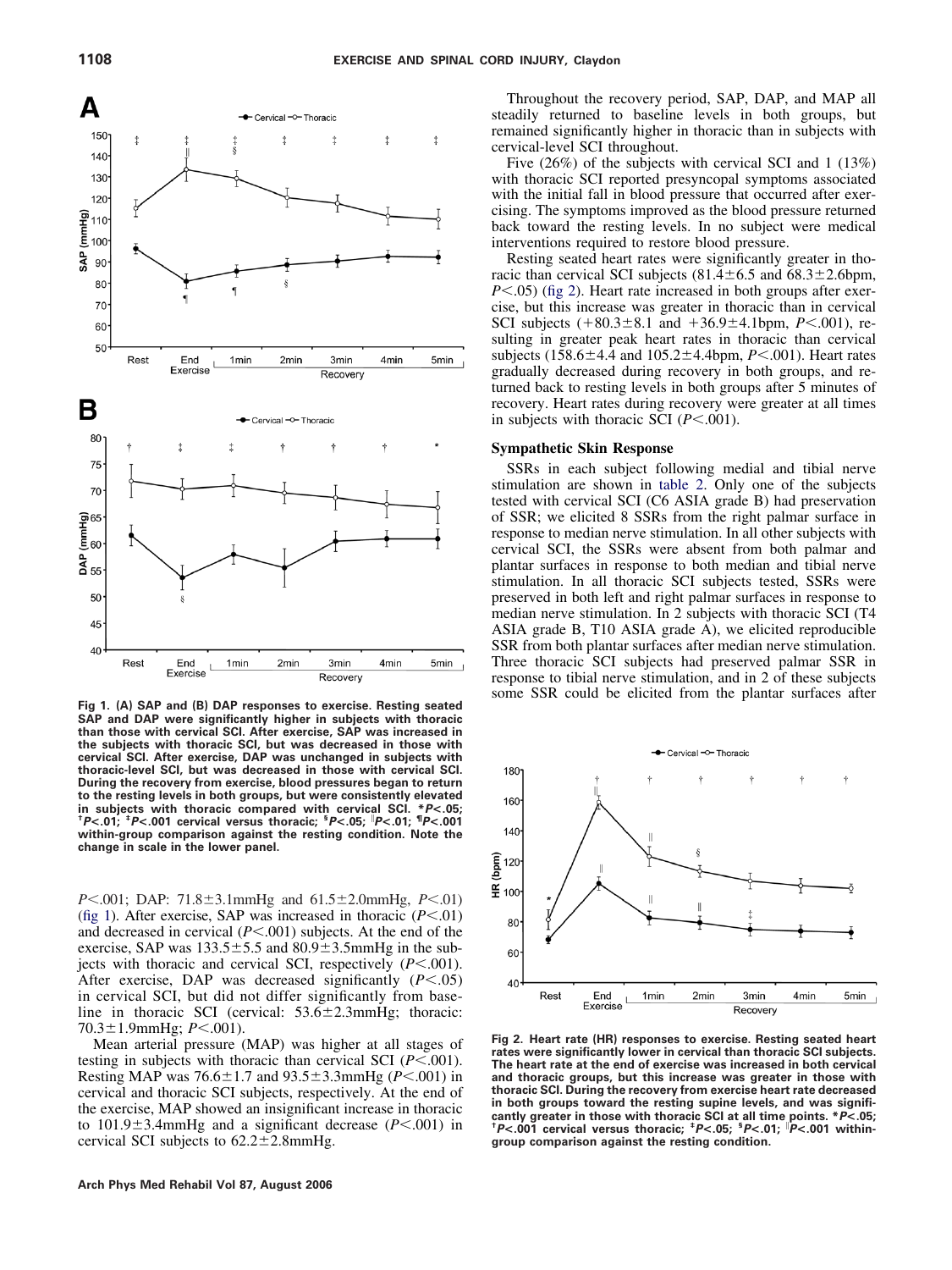<span id="page-3-0"></span>

|                  | <b>Medial Nerve Stimulation</b> |           |              | <b>Tibial Nerve Stimulation</b> |              |                 |              |              |
|------------------|---------------------------------|-----------|--------------|---------------------------------|--------------|-----------------|--------------|--------------|
| SCI              | LA                              | <b>RA</b> | LL.          | <b>RL</b>                       | LA           | <b>RA</b>       | LL.          | <b>RL</b>    |
| C4 ASIA grade A  | 0                               | 0         | $\mathbf 0$  | $\mathbf{0}$                    | 0            | $\mathbf{0}$    | $\mathbf{0}$ | $\mathbf{0}$ |
| C4 ASIA grade A  | 0                               | 0         | 0            | 0                               | 0            | 0               | 0            | 0            |
| C4 ASIA grade A  | 0                               | 0         | 0            | $\mathbf{0}$                    | $\mathbf{0}$ | $\mathbf{0}$    | $\mathbf 0$  | 0            |
| C4 ASIA grade A  | NT                              |           |              |                                 |              |                 |              |              |
| C5 ASIA grade A  | <b>NT</b>                       |           |              |                                 |              |                 |              |              |
| C5 ASIA grade A  | $\Omega$                        | 0         | 0            | 0                               | 0            | 0               | 0            | $\Omega$     |
| C5 ASIA grade A  | NT                              |           |              |                                 |              |                 |              |              |
| C5 ASIA grade B  | 0                               | 0         | 0            | 0                               | 0            | 0               | 0            | 0            |
| C5 ASIA grade B  | $\Omega$                        | 0         | 0            | 0                               | 0            | $\Omega$        | 0            | $\Omega$     |
| C6 ASIA grade A  | NT                              |           |              |                                 |              |                 |              |              |
| C6 ASIA grade A  | NT                              |           |              |                                 |              |                 |              |              |
| C6 ASIA grade B  | 0                               | 0         | $\mathbf 0$  | 0                               | 0            | 0               | 0            | 0            |
| C6 ASIA grade B  | NT                              |           |              |                                 |              |                 |              |              |
| C6 ASIA grade B  | 0                               | 8         | 0            | 0                               | 0            | 0               | 0            | 0            |
| C7 ASIA grade A  | 0                               | 0         | $\mathbf{0}$ | 0                               | $\mathbf{0}$ | 0               | $\mathbf{0}$ | 0            |
| C7 ASIA grade A  | NT                              |           |              |                                 |              |                 |              |              |
| C7 ASIA grade A  | <b>NT</b>                       |           |              |                                 |              |                 |              |              |
| C7 ASIA grade B  | <b>NT</b>                       |           |              |                                 |              |                 |              |              |
| C7 ASIA grade C  | 0                               | 0         | 0            | 0                               | 0            | 0               | 0            | o            |
| T3 ASIA grade A  | 10                              | 10        | 0            | 0                               | 0            | 0               | 0            | 0            |
| T4 ASIA grade B  | 10                              | 10        | 10           | 10                              | 10           | 10 <sup>°</sup> | 10           | 10           |
| T7 ASIA grade A  | 10                              | 10        | 0            | 0                               | 0            | 0               | 0            | 0            |
| T10 ASIA grade A | 10                              | 10        | 9            | 9                               | 6            | 4               | 0            | 2            |
| T11 ASIA grade A | 10                              | 10        | 0            | 0                               | 10           | 10 <sup>°</sup> | 0            | 0            |
| T11 ASIA grade A | 10                              | 10        | 0            | 0                               | 0            | 0               | 0            | 0            |
| T11 ASIA grade A | <b>NT</b>                       |           |              |                                 |              |                 |              |              |
| T12 ASIA grade A | <b>NT</b>                       |           |              |                                 |              |                 |              |              |
|                  |                                 |           |              |                                 |              |                 |              |              |

NOTE. Ten stimuli were applied to each nerve in random fashion to eliminate habituation. The number of positive SSRs is shown for each subject from the left arm (LA), right arm (RA), left leg (LL), and right leg (RL).

Abbreviation: NT, not tested (in subjects who declined to participate in this part of the study).

tibial nerve stimulation. Only 1 subject with incomplete thoracic SCI (T4 ASIA grade B) had SSR comparable to those seen in able-bodied control volunteers.

### **Electrocardiographic Analysis**

The majority of subjects displayed normal sinus rhythm at rest [\(table 3\)](#page-4-0). After exercise, all electrocardiograms (ECGs) showed the typical changes associated with tachycardia (decreased RR, QT, and PR interval). There were no clinically significant changes compared with the resting electrocardiographic activity in any subject.

#### **Relationship Between SSR and Cardiovascular Control**

Because there were no significant electrocardiographic abnormalities in any subject, it was impossible to examine a relationship between the SSR and electrocardiographic abnormalities after SCI. However, it was noted that sinus bradycardia was more common at rest in subjects with cervical SCI, in whom the SSRs in the upper extremities were usually absent.

One subject with incomplete cervical SCI (C6 ASIA grade B) had some preservation of unilateral palmar SSR, yet still exhibited postexercise hypotension. One subject with thoracic SCI (T12 ASIA grade A) developed postexercise hypotension, but unfortunately declined to participate in SSR testing. All subjects with thoracic SCI in whom SSRs were recorded showed normal palmar SSRs. Interestingly, 2 subjects with cervical SCI (C7 ASIA grade C, C4 ASIA grade A) did not develop postexercise hypotension, despite absent palmar SSR.

There was a significant  $(P < 0.001)$  correlation between the number of reproducible palmar SSRs and the maximum heart rate rise during the exercise test [\(fig 3A](#page-5-0)). There was also a weak, but statistically significant, correlation between the number of palmar SSRs elicited and the blood pressure immediately after cessation of exercise  $(R=.656, P<.01)$ . However, multiple regression analyses revealed that the apparent correlation between the blood pressure after exercise and the SSR was actually due to an interaction between the heart rate and blood pressure responses  $(P<.03$ ; correlation shown in [fig 3B](#page-5-0)) rather than an interaction between blood pressure and SSR per se  $(P=.95)$ .

#### **DISCUSSION**

We examined, for the first time, the incidence of postexercise hypotension in subjects with cervical and thoracic SCI. Baseline cardiovascular parameters, and cardiovascular responses following exercise were abnormal, and hypotension immediately after cessation of exercise was common in subjects with cervical, but not thoracic SCI. This appeared to be partly related to the loss of descending sympathetic nervous control of the heart and vasculature following high SCI. However, we did not see a sustained reduction in blood pressure following exercise. We found no evidence that SCI subjects were prone to cardiac arrhythmias or electrocardiographic abnormalities during or after exercise.

The causes of postexercise hypotension, although not fully understood, are probably related to neural and local mecha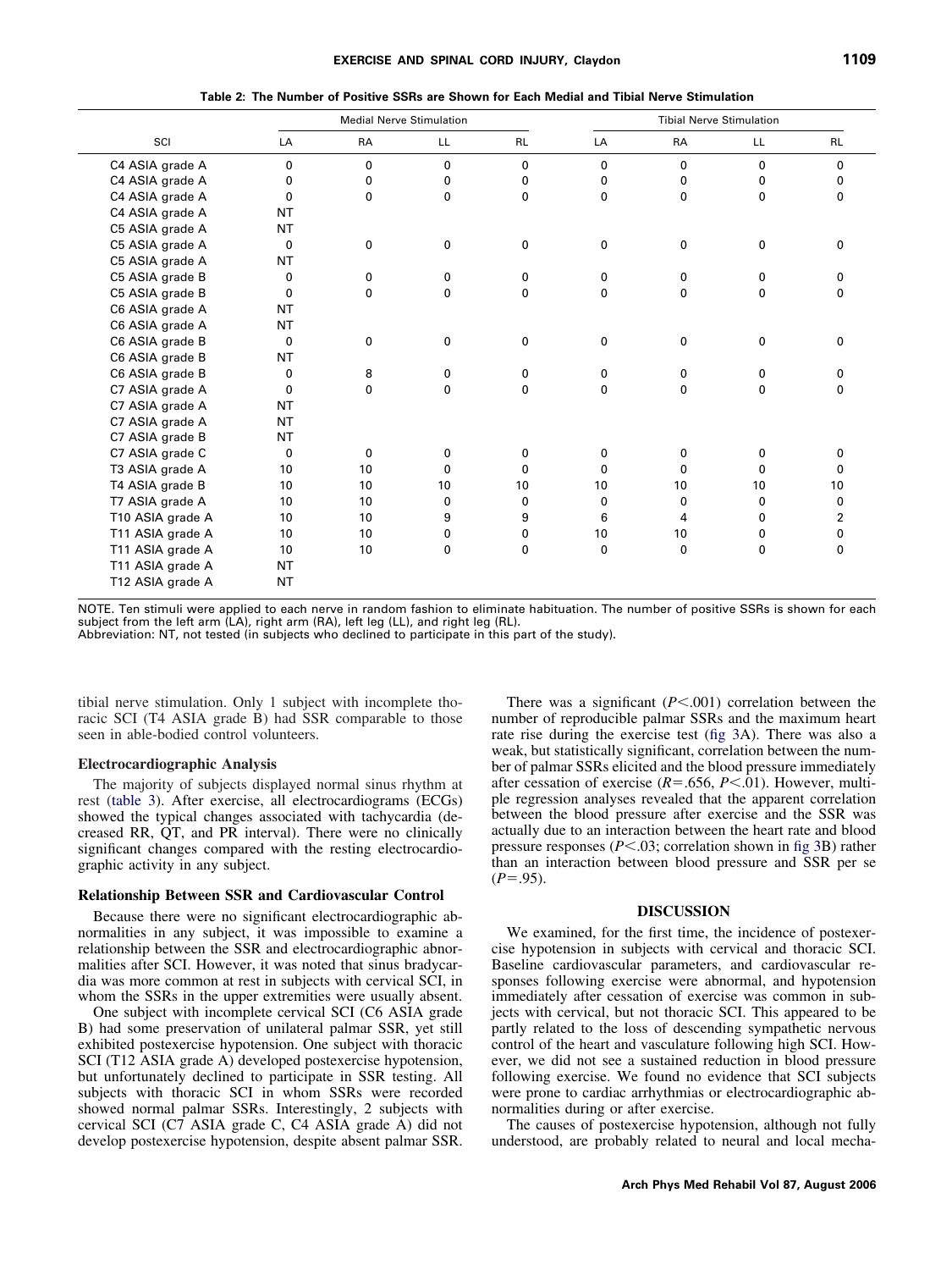**Table 3: Resting 12-Lead ECGs for All Subjects**

<span id="page-4-0"></span>

| SCI              | <b>Resting ECGs</b>                                                                                  |
|------------------|------------------------------------------------------------------------------------------------------|
| C4 ASIA grade A  | NSR; long QT interval (.471s); 1mm anteroseptal ST elevation                                         |
| C4 ASIA grade A  | Sinus bradycardia (50bpm)                                                                            |
| C4 ASIA grade A  | Sinus bradycardia (51bpm); 1.5mm anteroseptal ST elevation                                           |
| C4 ASIA grade A  | <b>NSR</b>                                                                                           |
| C5 ASIA grade A  | Sinus bradycardia (59bpm); 2mm anteroseptal ST elevation                                             |
| C5 ASIA grade A  | NSR; 1mm anteroseptal ST elevation                                                                   |
| C5 ASIA grade A  | NSR; 1.5mm widespread ST elevation                                                                   |
| C5 ASIA grade B  | NSR with marked RSA; 1.5mm anteroseptal ST elevation                                                 |
| C5 ASIA grade B  | Sinus bradycardia (50bpm); 2mm anteroseptal ST elevation                                             |
| C6 ASIA grade A  | NSR; left anterior hemiblock (QRS axis, $-60^{\circ}$ ); 1.5mm widespread ST elevation               |
| C6 ASIA grade A  | Sinus bradycardia (49bpm) with marked RSA; left anterior hemiblock (QRS axis, $-30^{\circ}$ )        |
| C6 ASIA grade B  | NSR; left anterior hemiblock (QRS axis, $-45^{\circ}$ ); 1.5mm widespread ST elevation               |
| C6 ASIA grade B  | NSR; long QTc (.572s); 1.5mm anterior/lateral ST elevation                                           |
| C6 ASIA grade B  | NSR with marked RSA; 1.5mm widespread ST elevation                                                   |
| C7 ASIA grade A  | NSR; 1.5mm widespread ST elevation; long QT (.470s)                                                  |
| C7 ASIA grade A  | NSR; left anterior hemiblock (QRS axis, $-60^{\circ}$ ); 2mm widespread ST elevation                 |
| C7 ASIA grade A  | NSR; borderline 1st degree atrioventricular block (PR interval, .24s); 2mm anteroseptal ST elevation |
| C7 ASIA grade B  | NSR; 1.5mm widespread ST elevation                                                                   |
| C7 ASIA grade C  | NSR; long QTc (.468s)                                                                                |
| T3 ASIA grade A  | NSR; 1mm anteroseptal ST elevation                                                                   |
| T4 ASIA grade B  | NSR; 1mm widespread ST elevation                                                                     |
| T7 ASIA grade A  | NSR with marked RSA; 1mm anteroseptal ST elevation                                                   |
| T10 ASIA grade A | NSR; 1mm widespread ST elevation                                                                     |
| T11 ASIA grade A | <b>NSR</b>                                                                                           |
| T11 ASIA grade A | Sinus bradycardia (54bpm); 1mm widespread ST elevation                                               |
| T11 ASIA grade A | NSR; long QTc (.461s)                                                                                |
| T12 ASIA grade A | Sinus tachycardia (115bpm); frequent ventricular ectopics                                            |
|                  |                                                                                                      |

NOTE. Resting electrocardiographic characteristics are shown for each subject. Nonspecific ST-segment changes and sinus bradycardia were common findings. Four subjects had slightly long QTc (>440ms). Three subjects had left axis deviation associated with left anterior hemiblock. Abbreviations: NSR, normal sinus rhythm; RSA, respiratory sinus arrhythmia.

nisms that produce a sustained decrease in regional and systemic vascular resistances.<sup>21</sup> The neural component of this response refers to a marked reduction in sympathetic vasoconstriction, and the vascular component reflects reduced vascular responses to sympathetic stimulation coupled with the presence of local and circulating vasodilators[.21](#page-7-0) Persons with SCI often have disruption of descending sympathetic pathways to regions below the lesion level, and thus the degree of sympathetic dysfunction is typically greater in higher-level lesions.<sup>30-33</sup> Although this would be expected to render people with SCI particularly susceptible to postexercise hypotension, people with SCI with sympathetic dysfunction also tend to have lower resting blood pressures, a factor associated with reduced severity of postexercise hypotension.<sup>9</sup>

# **Cardiovascular Responses to Exercise in Subjects With SCI**

The cardiovascular responses in subjects with SCI during exercise have been described in detail previously,<sup>16,17,20</sup> and are beyond the scope of the present study. Complete cervical SCI disrupts descending sympathoexcitatory input to spinal autonomic neurons located in the T1-L2 segments,<sup>34</sup> resulting in complete loss of descending sympathetic control of both the heart and vasculature. In complete mid-thoracic injury below the level of the cardiac sympathetic neurons (T1-5), the heart is under coordinated sympathetic and parasympathetic (vagal) control, although the major vascular capacitance region (the splanchnic bed), lacks descending sympathetic control. Thus, resting seated blood pressures and heart rates were lower in those with cervical than thoracic SCI, as observed previously.<sup>35</sup>

Blood pressure responses in subjects with thoracic SCI were similar to those within the able-bodied population.<sup>8</sup> Blood pressure was elevated immediately after exercise, and gradually returned to baseline within 5 minutes of recovery. This physiologic increase in blood pressure is due to a combination of reduced vagal activity to the heart, increased sympathetic activity to the heart and vasculature, and pronounced vasoconstriction.<sup>7,8,21</sup> Coupled with increased cardiac output this produces a marked increase in systolic blood pressure, with only a modest rise or little change in diastolic blood pressure; vasodilatation in the exercising muscle acts to buffer the increase in diastolic pressure[.8](#page-7-0) We did not see a sudden blood pressure fall after exercise in thoracic SCI, nor did we see prolonged hypotension indicative of postexercise hypotension. This is probably because blood pressure regulation is only moderately impaired in thoracic SCI and descending sympathetic control of the main capacitance region of the body, the splanchnic bed, is likely preserved (particularly in low thoracic SCI) as demonstrated by the presence of SSR in the upper body in most thoracic SCI subjects. Furthermore, muscle atrophy and decreased leg blood flow after SCI<sup>36</sup> will minimize venous pooling in the lower limbs during seated recovery after exercise and may compensate for impaired leg vasoconstriction in subjects with thoracic SCI. In addition local veno-arterial reflexes (independent of descending cardiovascular control) could contribute to blood pressure maintenance after exercise in thoracic SCI.<sup>37</sup> The absence of postexercise hypotension in thoracic SCI is not surprising given that the presence of postexercise hypotension in able-bodied subjects is greatly dependent on the resting seated blood pressure of the person, with higher resting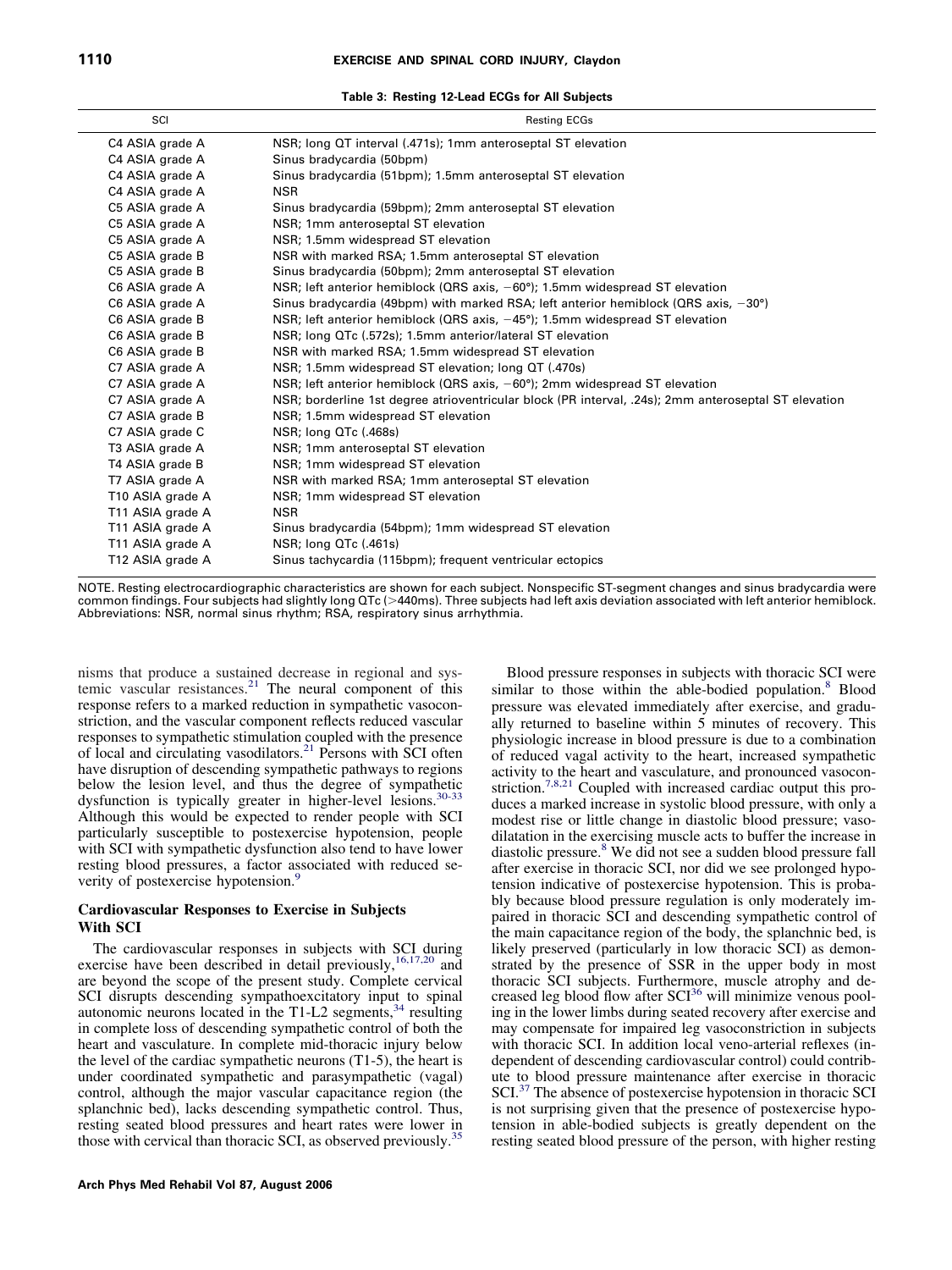<span id="page-5-0"></span>

**Fig 3. Correlation between the maximum heart rate (HR) during exercise and (A) the number of reproducible SSR and (B) the MAP response immediately after stopping exercise. Data from thoracic SCI subjects are shown in the open circles and cervical SCI subjects in the closed circles. There was a significant positive correlation between the maximum heart rate achieved during the exercise test and the number of reproducible palmar SSR elicited. There was also a significant correlation between the maximum heart rate response during the exercise test and the change in blood pressure immediately after cessation of the exercise test.**

blood pressures leading to larger and more prolonged postexercise hypotension.<sup>8,9,21</sup> In able-bodied subjects with resting seated blood pressures below 130/85mmHg, postexercise hypotension is rare,<sup>9</sup> and the mean blood pressure of the subjects with thoracic SCI of approximately 115/72mmHg is well below this threshold value.

In subjects with cervical SCI, however, the blood pressure response after exercise was markedly abnormal. Immediately after exercise blood pressure decreased in cervical SCI subjects to levels sufficient to cause symptoms of presyncope in 5 subjects. The occurrence of presyncope or even frank syncope following exertion is relatively common, particularly in individuals with low orthostatic tolerance.<sup>6</sup> The fact that only 5 of the 19 cervical subjects reported symptoms of presyncope despite marked hypotension in 16 subjects is not surprising, because people with cervical SCI are remarkably tolerant to hypotension,<sup>2</sup> as are other populations with autonomic dysfunction,  $38,39$ probably due to some alteration in cerebral blood flow auto-

regulation.<sup>40</sup> The mechanism underlying this marked hypotension immediately after exercise in people with cervical SCI is likely related to a persistent drop in systemic vascular resistance that is not adequately buffered by increases in cardiac output[.7,21](#page-7-0) After exercise, cardiac output declines from the peak exercising level more rapidly than systemic vascular resistance<br>recovers,<sup>7,21</sup> which leads to a decrease in blood pressure. In subjects with cervical SCI and impaired descending sympathetic control of the vasculature as demonstrated by the SSR, this decrease is likely to be even more pronounced because there is an inability to constrict capacitance vessels and maintain blood pressure. Furthermore, the smaller cardiac responses after exercise, as described earlier, will contribute to the decreases in cardiac output and blood pressure following exercise. It is interesting to note, however, that the initial hypotension after exercise was rapidly restored to baseline levels. The mechanism for the rapid restoration in blood pressure is unknown, particularly given the disrupted sympathetic nervous control in these individuals. It may be that local reflexes independent of descending control, and muscle atrophy and decreased leg blood flow, will help to limit venous pooling in the dependent limbs as mentioned above.<sup>36,37</sup> In addition, it has been reported that subjects with cervical SCI have increased vasopressin release to hypotensive challenges $41$  and possible peripheral  $\alpha$ -adrenoceptor hyperresponsiveness,<sup>42</sup> both of which could contribute to their relatively rapid blood pressure recovery after exercise. Also, although all subjects with cervical SCI exercised until exhaustion, the level of exercise performed was less than in subjects with thoracic SCI, as demonstrated by the lower Vo<sub>2</sub>peak and lactate levels. This could attenuate the metabolic vasodilatation that occurred during the exercise and facilitate a rapid blood pressure recovery after the initial hypotensive response. Finally, the fact that there was no sustained postexercise hypotension in subjects with cervical SCI may be related to their low resting arterial pressures as mentioned above. $8,9,21$ 

It is interesting that in 1 subject with cervical SCI in whom there was some, albeit minimal, preservation of unilateral palmar SSR, there was still an abnormal hypotensive response immediately after exercise. Similarly, one of the subjects with thoracic SCI exhibited marked, symptomatic hypotension after exercise. This subject had low thoracic SCI (T12 ASIA grade A) and thus, presumably, sympathetic innervation above this level would have been intact (she declined to participate in SSR testing). Furthermore, 2 of the subjects with cervical injury and absent SSR did not develop hypotension. This confirms previous reports in other populations with disordered blood pressure control, in which, although the control of sympathetic vasoconstriction is important in defending against hypotension,<sup>43-45</sup> other factors such as plasma or blood volumes,  $46,47$  salt intake, $48$  and control of cerebral autoregulation $49$  are known to make a significant contribution to blood pressure regulation. These additional contributing factors were not examined in the present study.

Heart rate responses after exercise were directionally similar in both groups, but more marked in subjects with thoracic SCI who had faster heart rates at rest, greater increases in heart rate following exercise, and faster heart rates throughout recovery compared with subjects with cervical-level SCI. The slower heart rates throughout testing in subjects with cervical-level SCI probably reflects a lack of descending sympathetic control of the heart, as shown by the absence of palmar SSR, and the significant correlation between the number of palmar SSR and the heart rate response to the exercise test. In these subjects, the maximum heart rate rise in the absence of descending sympathetic control of the heart is likely mediated by vagal with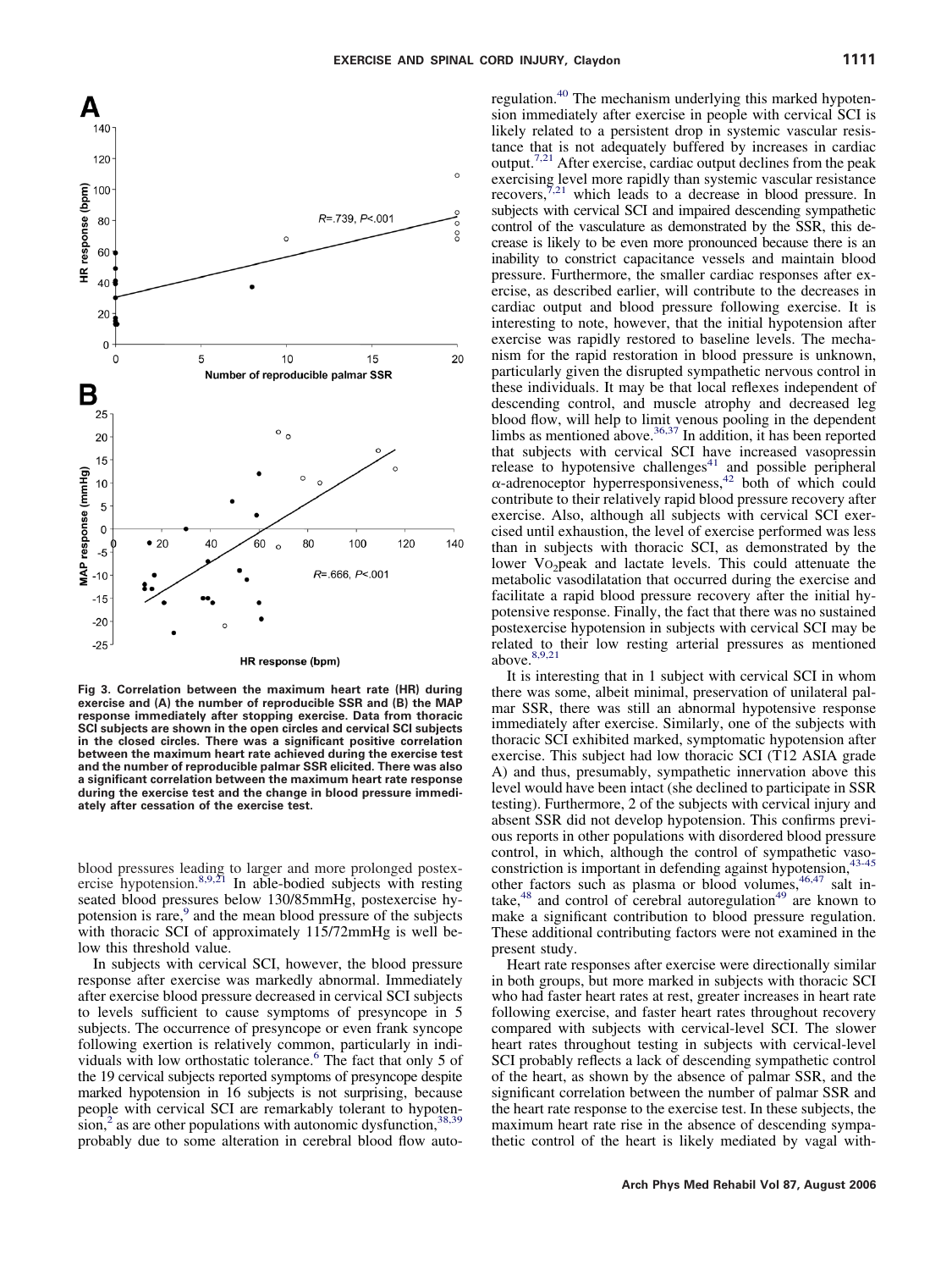drawal. In support of this, the maximum heart rate in the subjects with cervical SCI at peak exercise was similar to that obtained from complete vagal blockade with atropine in ablebodied subjects.<sup>50</sup> The faster heart rates and larger heart rate responses following exercise in the thoracic subjects are probably due to preserved autonomic control of the heart with mid-lower thoracic SCI, as inferred from the presence of palmar SSR. These data support the notion that palmar SSR can be used as an index of preserved descending sympathetic control to the upper thoracic spinal cord and consequently to the heart.

# **Electrocardiographic Changes in Response to Exercise in Subjects With SCI**

We did not see any significant electrocardiographic abnormalities in any subject at rest, during, or after the exercise protocol. We did see a high incidence of nonspecific ST-segment changes indicative of early repolarization, and mild axis deviations in our cohort of SCI subjects. We do not suggest these electrocardiographic findings are signs of pathology. They have been observed in the SCI population previously<sup>51,52</sup> and probably occur because the ECGs were recorded in the seated position and with the limb leads placed on the torso to minimize background noise during arm cycling. Both of these factors are known to affect the ST-segment morphology and QRS axis[.53-55](#page-8-0) It is common to perform seated 12-lead electrocardiographic screens in wheelchair users, rather than have them transfer to a bed. Thus, positional changes and lead modifications should be accounted for in the interpretation of ECGs in the SCI population.

Previous work from our laboratory<sup>56</sup> and others<sup>4,25,57-61</sup> suggests that people with SCI are prone to cardiac arrhythmias during certain stresses, which, at first, appears to be contradictory to the present study. However, the previous reports of arrhythmic events in people with SCI have almost always occurred during autonomic dysreflexia[.56,57,59-61](#page-8-0) Autonomic dysreflexia refers to a sudden and inappropriate rise in blood pressure following sensory stimulation below the level of SCI. This represents a unique stimulus to the heart whereby sympathetic drive is extremely high, and is coupled with high vagal tone through the baroreflex.<sup>62</sup> Generally in physiological control of the heart, high sympathetic activity would be coupled with vagal withdrawal. It seems, therefore, that autonomic dysreflexia represents a particularly potent arrhythmic stimulus. Exercise, on the other hand, is associated with vagal withdrawal and increased sympathetic stimulation of the heart in those with low level SCI or incomplete SCI where the descending sympathetic cardiac control is intact, and thus does not appear to be arrhythmogenic. In those with disrupted descending sympathetic control of the heart, there is vagal withdrawal in isolation, which again does not appear to be arrhythmogenic.

# **Study Limitations**

There are some potential confounding factors that should be considered when interpreting the present study. Subjects with thoracic SCI were able to exercise at higher workloads than those with cervical SCI, as shown by their higher  $Vo<sub>2</sub>$  peak and lactate levels following exercise. Although this could potentially affect the results, we do not believe this to be a significant problem because although the responses during exercise would have been related to the exercise intensity, the cardiovascular responses immediately afterward and the magnitude of postexercise hypotension are reported to be independent of exercise intensity and duration.<sup>8,11,13</sup> Furthermore, we aimed to examine the incidence of postexercise hypotension and arrhythmia in the SCI population during typical exercise to volitional exhaustion.

Thus, our data are likely to be relevant to the cervical and thoracic SCI population as a whole, in whom exercise work rates are likely to be different in daily life.

Ideally, it would have been preferable to measure beat-tobeat blood pressure responses noninvasively throughout testing using finger plethysmography. Using recently developed software, this technique also allows an estimation of changes in total peripheral resistance, stroke volume, and cardiac output. Unfortunately, finger plethysmography is technically unsatisfactory with large arm movements that occur with arm cycling. An alternative would be to measure beat-to-beat intra-arterial pressures. However, this would be unsuitable for the present study because intravascular techniques are known to increase the incidence of hypotension and syncope,  $63$  our main outcome measure. A further option would be to examine responses to functional electric stimulation of the legs, while recording beat-to-beat blood pressure with finger plethysmography. However, responses to leg exercise are likely to be very different to arm exercise due to activation of the skeletal muscle pumps in the dependent limbs. We wanted to examine cardiovascular control in a situation as close as possible to that encountered during normal activities, so that we could draw direct inferences about the risks of postexercise hypotension and arrhythmia during daily activities in people with SCI, and so this lower-extremity approach was also undesirable.

Finally, although there were no statistically significant differences in age or sex between groups, there was a trend for the thoracic group to be slightly younger and to include more females than the cervical group. This may have influenced our results. However, we believe our sample was representative of the SCI population in western Canada, in that there were more subjects with cervical than thoracic injuries, more men than women, and a mean age of approximately 35 years.<sup>64</sup> Unfortunately, some of our volunteers declined to participate in SSR testing. We do not know why they declined this procedure; for ethical reasons subjects were entitled to withdraw from the study at any time, and without giving a reason. However, we do not believe that this nonparticipation would have introduced a sample bias, and power calculations reveal the sample size of this part of the study to be adequate.

#### **CONCLUSIONS**

We have described the blood pressure response during recovery from exercise, and the associated incidence of postexercise hypotension and cardiac arrhythmia in the SCI population. We found that most subjects with thoracic SCI did not show blood pressure dysregulation following exercise, although hypotension immediately after exercise can occur in thoracic SCI subjects, even those with low thoracic SCI. Subjects with cervical SCI are likely to experience marked hypotension following exercise, which may be symptomatic. This could render them at risk of syncopal events, particularly if the exercise stress is combined with other vasodilator stresses such as a warm environment. Subjects with SCI do not appear to be at increased risk of cardiac arrhythmias during or after exercise. However, there is evidence in the literature that SCI subjects are prone to arrhythmia during episodes of autonomic dysreflexi[a56,57,59-61](#page-8-0) and are at increased risk of cardiovascular mortality than the able-bodied population.<sup>27</sup> If autonomic dysreflexia were to accompany exercise, for example, through "boosting," there may an associated increase in cardiovascular risk. We advocate that subjects with SCI be encouraged to exercise, and reassured that it is safe for them to do so. This is particularly important given the high incidence of cardiovascular mortality and morbidity in SCI individuals,  $26.27$  and the known beneficial effects of exercise on cardiovascular risk.<sup>65</sup> It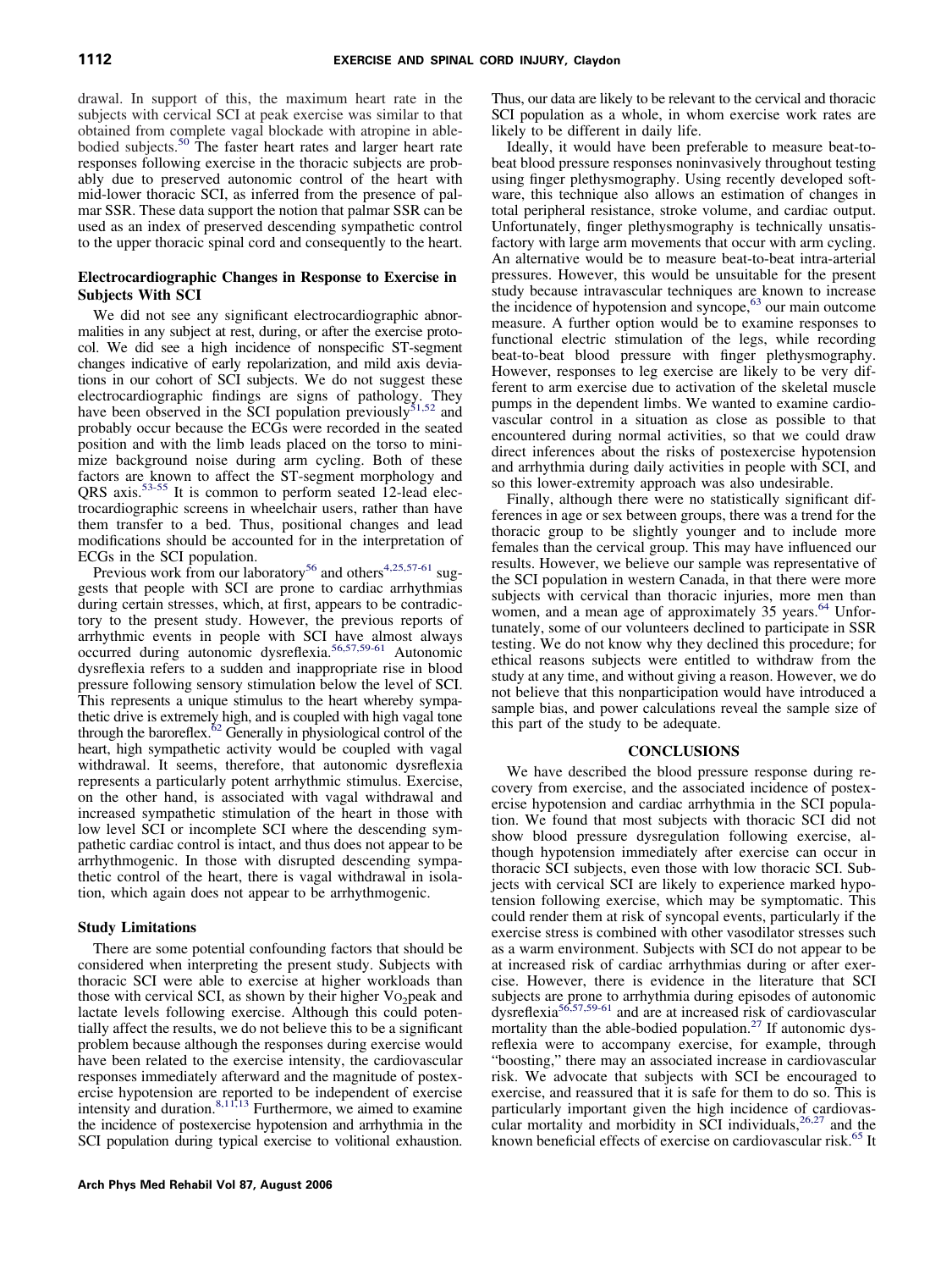<span id="page-7-0"></span>is, however, important to counsel people with SCI, particularly those with cervical SCI, concerning the risks of hypotension immediately after exercise. Appropriate advice should be given on techniques to minimize the extent of the hypotension, for example, maintenance of an adequate fluid intake, avoidance of overheating, and adopting physical countermaneuvers or postures that minimize venous pooling. In our study, subjects with SCI did not exhibit prolonged postexercise hypotension as is reported in some able-bodied populations, and this is likely related to their low resting blood pressures.

### **References**

- 1. Mathias CJ, Frankel HL. Clinical manifestations of malfunctioning sympathetic mechanisms in tetraplegia. J Auton Nerv Syst 1983;7:303-12.
- 2. Illman A, Stiller K, Williams M. The prevalence of orthostatic hypotension during physiotherapy treatment in patients with an acute spinal cord injury. Spinal Cord 2000;38:741-7.
- 3. Krassioukov A, Claydon VE. The clinical problems in cardiovascular control following spinal cord injury: an overview. Prog Brain Res 2005;152:223-9.
- 4. Silbert PL, Davis JM. Late asystole in high cervical spinal cord injury: case report. Paraplegia 1990;28:137-40.
- 5. Mathias CJ. Orthostatic hypotension: causes, mechanisms, and influencing factors. Neurology 1995;45(4 Suppl 5):S6-11.
- 6. Brignole M. Neurally-mediated syncope. Ital Heart J 2005;6:249-55.
- 7. Krediet CT, Wilde AA, Wieling W, Halliwill JR. Exercise related syncope, when it's not the heart [published erratum appears in: Clin Auton Res 2005;15:64]. Clin Auton Res 2004;14(Suppl 1): 25-36.
- 8. MacDonald JR. Potential causes, mechanisms, and implications of post exercise hypotension. J Hum Hypertens 2002;16:225-36.
- 9. Forjaz CL, Tinucci T, Ortega KC, Santaella DF, Mion D Jr, Negrao CE. Factors affecting post-exercise hypotension in normotensive and hypertensive humans. Blood Press Monit 2000;5: 255-62.
- 10. MacDonald JR, MacDougall JD, Hogben CD. The effects of exercising muscle mass on post exercise hypotension. J Hum Hypertens 2000;14:317-20.
- 11. MacDonald JR, MacDougall JD, Hogben CD. The effects of exercise duration on post-exercise hypotension. J Hum Hypertens 2000;14:125-9.
- 12. MacDonald JR, MacDougall JD, Interisano SA, et al. Hypotension following mild bouts of resistance exercise and submaximal dynamic exercise. Eur J Appl Physiol Occup Physiol 1999;79:148-54.
- 13. MacDonald J, MacDougall J, Hogben C. The effects of exercise intensity on post exercise hypotension. J Hum Hypertens 1999; 13:527-31.
- 14. Forjaz CL, Matsudaira Y, Rodrigues FB, Nunes N, Negrao CE. Post-exercise changes in blood pressure, heart rate and rate pressure product at different exercise intensities in normotensive humans. Braz J Med Biol Res 1998;31:1247-55.
- 15. Somers VK, Conway J, Lewinter M, Sleight P. The role of baroreflex sensitivity in post-exercise hypotension. J Hypertens Suppl 1985;3(Suppl 3):S129-30.
- 16. Drory Y, Ohry A, Brooks ME, Dolphin D, Kellermann JJ. Arm crank ergometry in chronic spinal cord injured patients. Arch Phys Med Rehabil 1990;71:389-92.
- 17. Muraki S, Ehara Y, Yamasaki M. Cardiovascular responses at the onset of passive leg cycle exercise in paraplegics with spinal cord injury. Eur J Appl Physiol 2000;81:271-4.
- 18. Hopman MT, Dueck C, Monroe M, Philips WT, Skinner JS. Limits to maximal performance in individuals with spinal cord injury. Int J Sports Med 1998;19:98-103.
- 19. King ML, Lichtman SW, Pellicone JT, Close RJ, Lisanti P. Exertional hypotension in spinal cord injury. Chest 1994;106: 1166-71.
- 20. Dela F, Mohr T, Jensen CM, et al. Cardiovascular control during exercise: insights from spinal cord-injured humans. Circulation 2003;107:2127-33.
- 21. Halliwill JR. Mechanisms and clinical implications of postexercise hypotension in humans. Exerc Sport Sci Rev 2001;29: 65-70.
- 22. Cariga P, Catley M, Mathias CJ, Savic G, Frankel HL, Ellaway PH. Organisation of the sympathetic skin response in spinal cord injury. J Neurol Neurosurg Psychiatry 2002;72:356-60.
- 23. Prakash M, Raxwal V, Froelicher VF, et al. Electrocardiographic findings in patients with chronic spinal cord injury. Am J Phys Med Rehabil 2002;81:601-8.
- 24. Leaf DA, Bahl RA, Adkins RH. Risk of cardiac dysrhythmias in chronic spinal cord injury patients. Paraplegia 1993;31:571-5.
- 25. Dixit S. Bradycardia associated with high cervical spinal cord injury. Surg Neurol 1995;43:514.
- 26. DeVivo MJ, Stover SL, Black KJ. Prognostic factors for 12-year survival after spinal cord injury. Arch Phys Med Rehabil 1992; 73:156-62.
- 27. Garshick E, Kelley A, Cohen SA, et al. A prospective assessment of mortality in chronic spinal cord injury. Spinal Cord 2005;43: 408-16.
- 28. Maynard FM Jr, Bracken MB, Creasey G, et al. International Standards for Neurological and Functional Classification of Spinal Cord Injury. American Spinal Injury Association. Spinal Cord 1997;35:266-74.
- 29. Gibbons RJ, Balady GJ, Beasley JW, et al. ACC/AHA Guidelines for Exercise Testing. A report of the American College of Cardiology/American Heart Association Task Force on Practice Guidelines (Committee on Exercise Testing). J Am Coll Cardiol 1997; 30:260-311.
- 30. Claydon VE, Steeves JD, Krassioukov A. Orthostatic hypotension following spinal cord injury: understanding clinical pathophysiology. Spinal Cord 2006;44:341-51.
- 31. Teasell RW, Arnold JM, Krassioukov A, Delaney GA. Cardiovascular consequences of loss of supraspinal control of the sympathetic nervous system after spinal cord injury. Arch Phys Med Rehabil 2000;81:506-16.
- 32. Furlan JC, Fehlings MG, Shannon P, Norenberg MD, Krassioukov AV. Descending vasomotor pathways in humans: correlation between axonal preservation and cardiovascular dysfunction after spinal cord injury. J Neurotrauma 2003;20:1351-63.
- 33. Elliott S, Krassioukov A. Malignant autonomic dysreflexia in spinal cord injured men. Spinal Cord 2006;44:386-92.
- 34. Krassioukov AV, Weaver LC. Anatomy of the autonomic nervous system. Phys Med Rehabil State Art Rev 1996;10:1-14.
- 35. Sheel AW, Krassioukov AV, Inglis JT, Elliott SL. Autonomic dysreflexia during sperm retrieval in spinal cord injury: influence of lesion level and sildenafil citrate. J Appl Physiol 2005;99:53-8.
- 36. Wecht JM, Radulovic M, Lessey J, Spungen AM, Bauman WA. Common carotid and common femoral arterial dynamics during head-up tilt in persons with spinal cord injury. J Rehabil Res Dev 2004;41:89-94.
- 37. Mathias CJ, Frankel HL. Autonomic disturbances in spinal cord lesions. In: Bannister R, Mathias CJ, editors. Autonomic failure: a textbook of clinical disorders of the autonomic nervous system. Oxford: Oxford Univ Pr; 2005. p 494-513.
- 38. Bondar RL, Dunphy PT, Moradshahi P, et al. Cerebrovascular and cardiovascular responses to graded tilt in patients with autonomic failure. Stroke 1997;28:1677-85.
- 39. Hetzel A, Reinhard M, Guschlbauer B, Braune S. Challenging cerebral autoregulation in patients with preganglionic autonomic failure. Clin Auton Res 2003;13:27-35.